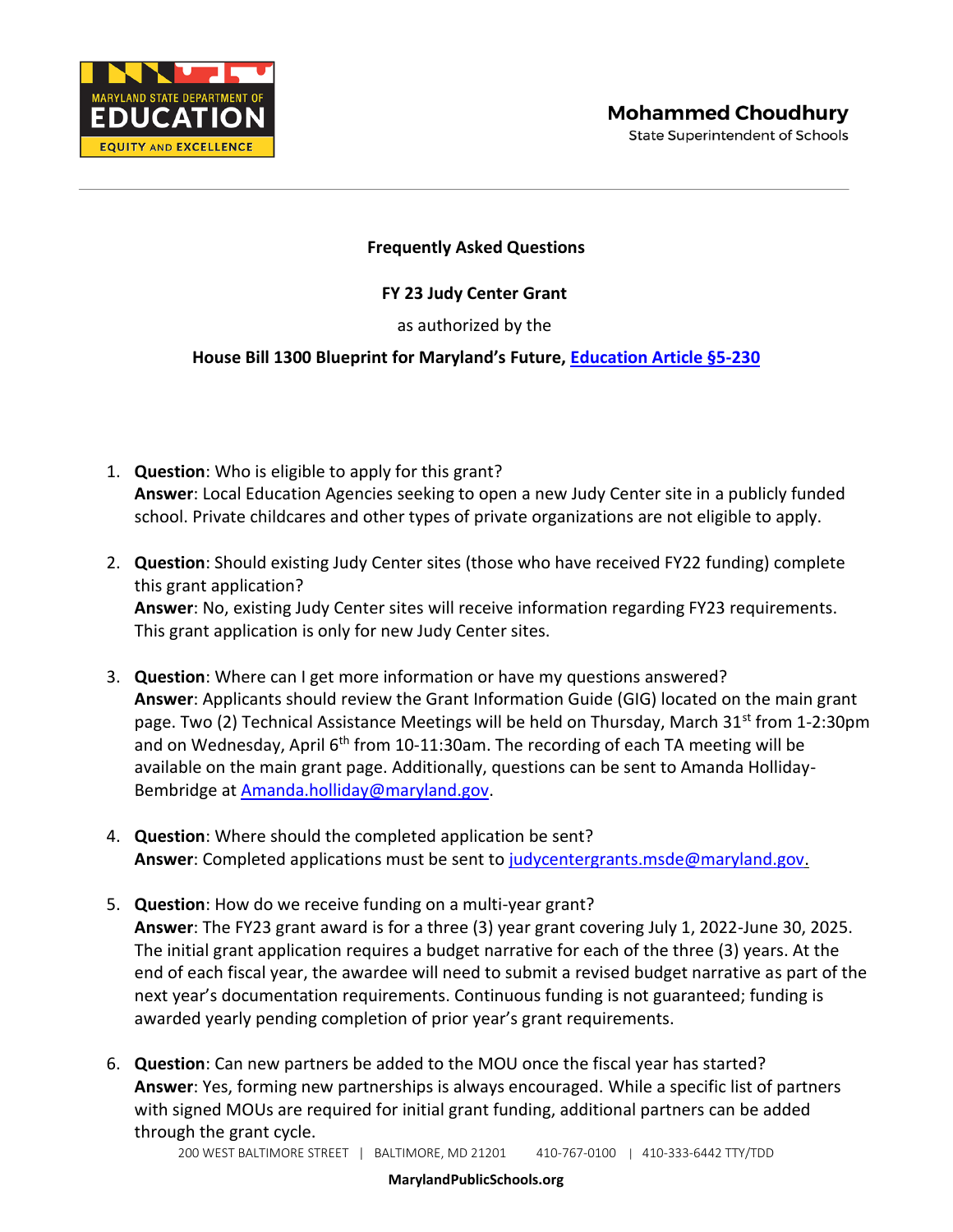- 7. **Question**: Where will the information session's recording be shared? **Answer**: The recording will be posted to the main Judy Center grant website page along with the application, GIG, scoring rubric, and FAQ document.
- 8. **Question**: Can any required signatures be electronically completed for this application? **Answer**: Yes, electronic signatures are allowed. Please remember to have the cover sheet signed in blue ink color.
- 9. **Question**: Do childcare partners have to be in the school's catchment area or serving children from the catchment area. **Answer**: The childcare provider must serve children who live in the school's catchment area, even if the childcare provider is located outside of the catchment area.
- 10. **Question**: Is this grant state or federally funded? **Answer**: The Judy Center grant is state funding.
- 11. **Question**: Since the FY23 school budgets have already been previously completed, we cannot offer in-kind funding for staff salaries in year 1. However, if the county is willing to offer in-kind funding for years 2 and 3, would that still count as giving us priority? **Answer**: Yes, if the county provides in-kind funding for staff salaries for years 2 and 3, that would still provide priority status.
- 12. **Question**: Do we have to have partners with an MOU?

**Answer**: Yes, any of the partners listed on page 8 of the Grant Information Guide (GIG) must have an MOU in place. It is required that the Judy Center partner with any Public prekindergarten and kindergarten programs, Head Start and Early Head Start programs, Local infants and toddlers programs, licensed child care centers and family child care homes who have obtained accreditation or are actively pursuing accreditation attainment, Family support centers ("Patty Centers"), if there are any in the school catchment area, and early intervention and preschool special education programs in the school catchment area.

If one of these partners does not exist within the school catchment area, please include a statement indicating this missing partner from your MOU collection. For instance, "At the time, there are only five family childcare providers within the catchment area who are licensed and none of these five centers are interested in pursuing accreditation at this time."

13. **Question**: Are prekindergarten and kindergarten children attending the school counted in the Family Engagement performance measure? **Answer**: For the average family engagement performance measure, we are looking for the average number of families not currently enrolled in the public school. All enrolled prekindergarten and kindergarten students will be counted in a separate manner.